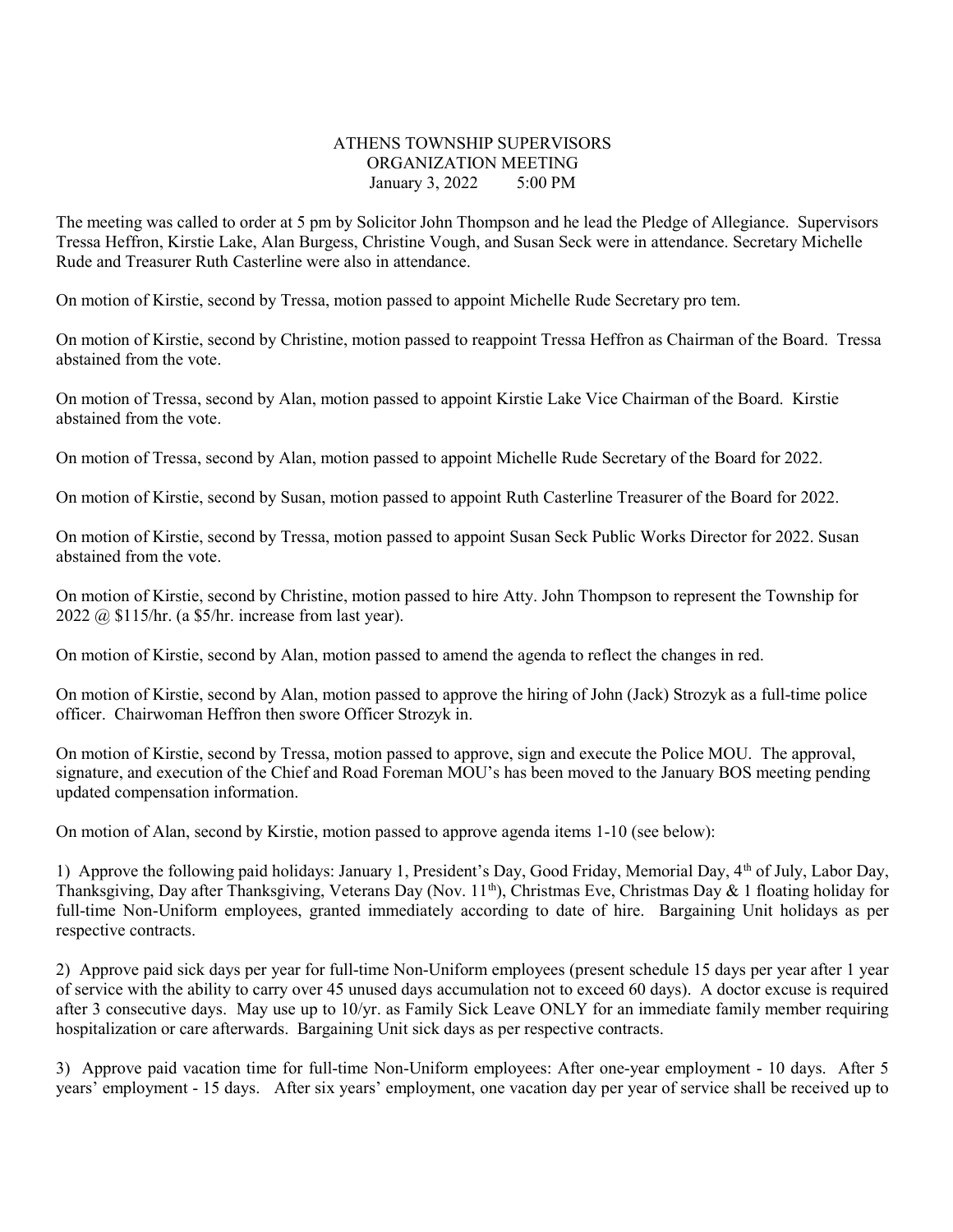Page Two Athens Township Supervisors January 3, 2022 Organization Mtg.

a maximum of 25 days. No more than 4 weeks can be carried over. Bargaining Unit vacation as per respective contracts.

4) Approve time off with pay for bereavement leave for Non-Uniform employees: for the death of husband, wife, children or stepchildren - 5 working days; mother, father, sister or brother - 5 working days; mother-in-law or father-inlaw - 5 working days; aunt, uncle, grandparents, grandchild, niece, nephew, brother-in-law, sister-in-law - 3 working days. This leave time is for employee or spouse family member and also includes the death of any 'step- '. Granted immediately after employment. Bargaining Unit bereavement leave as per respective contracts.

5) Approve to continue to provide dental and vision coverage for each full-time Non-Uniform employee including the family plan, if applicable, and provide individual and family hospitalization benefits under NYS Teamsters Health and Hospital Fund. Provide short term & long term disability, life insurance of \$75,000 and AD&D insurance for police officers through Nationwide. Provide short term disability (long term and AD&D insurance for police & Ruth) and provide life insurance of \$30,000.00 for full-time Non-Uniform employees. Bargaining Unit employee insurance as per respective contracts.

6) Approve 4 personal days for full-time Non-Uniform employees. Granted immediately and prorated according to date of hire. Bargaining Unit employee personal days as per respective contracts.

7) Approve and provide the Township Non-Uniform Pension Plan and contribute \$83,736.16 to it and provide a Police Pension Plan and contribute \$106,476.85 to it for 2022. Employees hired after 1-1-2018 will be enrolled in the 401(a) and 457 Plans for pension, with no change in the amount of contribution by the twp.

8) Approve that any supervisor in office during 2022 shall be authorized to perform any duties pertaining to Township affairs, whether administrative, road work, etc.

9) Give authority to Chairman of the Board to purchase supplies and small items of equipment without formal approval of the Board. Approve other four supervisors to act in the same capacity in the event of emergency when the Chairman is not available.

10) Approve 2022 clothing reimbursement amounts for the following non-bargaining unit personnel: Zoning Officer/\$350; Assistant Zoning Officer/\$350; and Road Foreman as per MOU.

On motion of Kirstie, second by Christine, motion passed to appoint Richard Bean to the Vacancy Board for the ensuing year.

On motion of Kirstie, second by Tressa, motion passed to appoint Code Inspections, Inc. as the building code enforcement entity for Athens Township for 2022.

Voice of the Residents - NONE

On motion of Kirstie, second by Susan, motion passed to adopt RESOLUTION 2022-01 designating C & N Bank and M & T bank as our depositories.

On motion of Christine, second by Susan, motion passed to adopt RESOLUTION 2022-02 appointing Alan Burgess and Kirstie Lake supervisors to BCSC Appeals Board.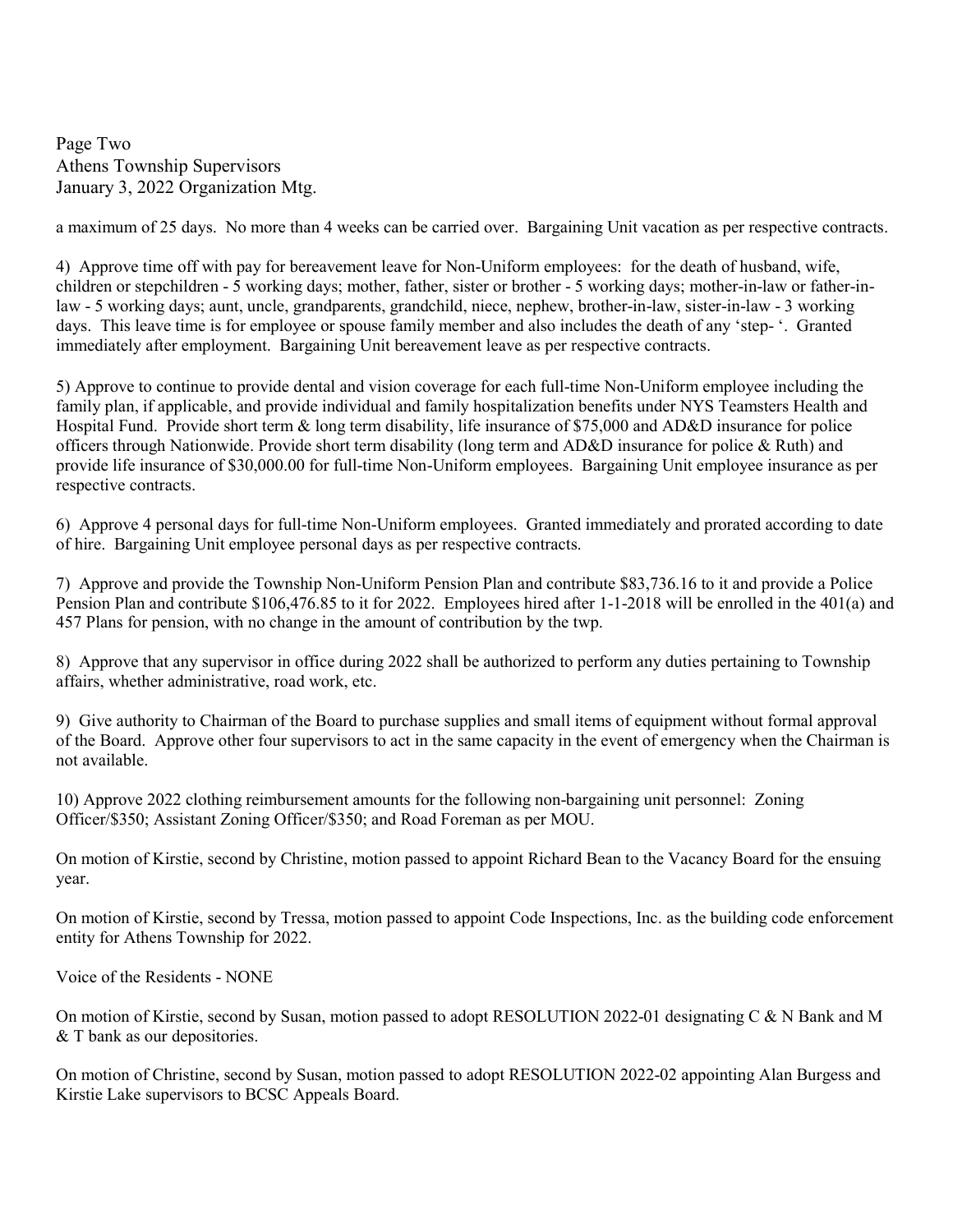Page Three Athens Township Supervisors January 3, 2022 Organization Mtg.

On motion of Tressa, second by Alan, motion passed to adopt RESOLUTION 2022-03 designating Ruth Casterline as the TCC voting delegate and Kirstie Lake as the alternate.

On motion of Kirstie, second by Susan, motion passed to adopt RESOLUTION 2022-04 setting the 2022 mileage rate at 58.5 cents per mile.

On motion of Tressa, second by Kirstie, motion passed to adopt RESOLUTION 2022-05 appointing authorized signatories for the bank accounts to remain the same from the previous year.

On motion of Tressa, second by Kirstie, motion passed to appoint Richard McCracken to the Board of Auditors for a term to expire Jan. 2028.

On motion of Kirstie, second by Alan, motion passed to reappoint Steve Sumner and Mike Murphy to the ATA for a term to expire on Dec.  $31<sup>st</sup>$ , 2026.

On motion of Kirstie, second by Tressa, motion passed to approve items 1-4 (see below):

- 1) Approve TCC annual invoice for 2022
- 2) Approve PSATS 2022 annual invoice for 2022 \$1668.00
- 3) Approve Ruth's bond payment in the amount of \$2,445.00
- 4) Approve COG dues in the amount of \$75 for 2022

On motion of Tressa, second by Susan, motion passed to approve attendance at PSATS Conference April 24 – April 27, 2021 for Ruth and Michelle.

On motion of Kirstie, second by Alan, motion passed to approve items 5-11 (see below):

- 5) Approve TOPP Business Solutions Digital Drawer contract renewal \$345.00
- 6) Approve Bradford County Sanitation Committee's assessment invoice \$6144.00
- 7) Approve the renewal of our domain name athenstownship.org for 5 years \$190.00
- 8) Approve Edmund Reid's PSATS PAAZO Membership subscription \$125.00
- 9) Approve the renewal of the Gannon Associates contract and pay the first of 9 installments \$10,291.00
- 10) Approve Bradford County Humane society's invoice for 2022 for \$1555.20
- 11) Approve a budget of \$10, 951.50 for Ruth to purchase new accounting software and computer equipment to run it

On motion of Tressa, second by Alan, motion passed to designate Ruth Casterline as the voting delegate for PSATS Conference.

On motion of Tressa, second by Alan, motion passed to observe the Christmas Eve holiday on the 23<sup>rd</sup> and the Christmas Day holiday on the 26<sup>th</sup>. The observance of New Year's Day holiday will be finalized once clarification from PSATS as to when the Organizational meeting for 2023 can be obtained.

On motion of Kirstie, second by Susan, motion passed to ratify 4 hours of holiday pay for public works employees on Thursday, Dec.  $23<sup>rd</sup>$ ,  $2021$ .